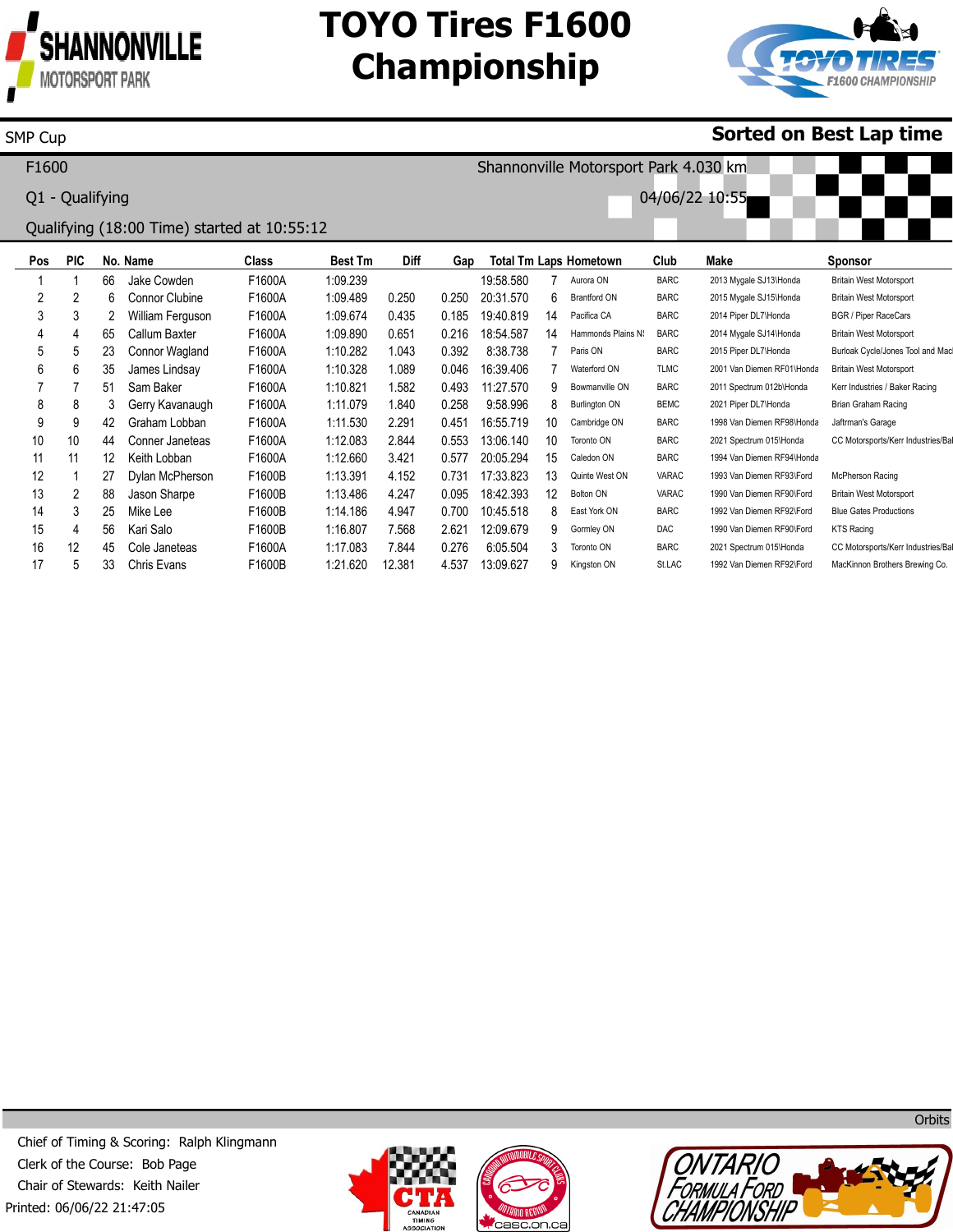

SMP Cup

## **TOYO Tires F1600 Championship**



 $\mathcal{N}$  where  $\mathcal{N}$ 

Page 1/2

TONTARIO<br>FORMULA FORD<br>CHAMPIONSHIP

| Q1 - Qualifying<br>04/06/22 10:55<br>Qualifying (18:00 Time) started at 10:55:12<br>Diff<br><b>Time of Day</b><br>Diff<br>Time of Day<br>Lap Tm<br>Lap Tm<br>Lap<br>Lap<br>Lap Tm<br>Diff<br><b>Time of Day</b><br>Lap<br>$\sqrt{2}$<br>1:12.226<br>$+1.898$<br>10:57:58.205<br>9<br>$+0.538$<br>1:13.198<br>11:06:44.049<br>3<br>1:12.320<br>$+1.992$<br>(66) Jake Cowden<br>10:59:10.525<br>11:07:56.709<br>10<br>1:12.660<br>10:56:44.270<br>$\overline{4}$<br>1:10.860<br>$+0.532$<br>11:00:21.385<br>2:14.854<br>$+1:02.194$<br>11:10:11.563<br>p11<br>5<br>$\overline{\mathbf{c}}$<br>1:10.683<br>$+1.444$<br>10:57:54.953<br>1:10.328<br>11:01:31.713<br>1:25.746<br>12<br>$+13.086$<br>11:11:37.309<br>3<br>6<br>1:09.848<br>$+0.609$<br>10:59:04.801<br>1:11.134<br>$+0.806$<br>11:02:42.847<br>13<br>1:13.006<br>$+0.346$<br>11:12:50.315<br>4<br>p7<br>1:10.314<br>$+1.075$<br>11:00:15.115<br>9:08.639<br>$+7:58.311$<br>11:11:51.486<br>14<br>1:13.565<br>$+0.905$<br>11:14:03.880<br>5<br>1:09.239<br>11:01:24.354<br>15<br>$+0.834$<br>1:13.494<br>11:15:17.374<br>p6<br>1:29.326<br>(51) Sam Baker<br>$+20.087$<br>11:02:53.680<br>10:56:45.737<br>$\overline{7}$<br>$+11:07.741$<br>12:16.980<br>11:15:10.660<br>-1<br>(27) Dylan McPherson<br>$\sqrt{2}$<br>1:12.235<br>$+1.414$<br>10:57:57.972<br>10:56:52.390<br>-1<br>3<br>$+2.370$<br>(6) Connor Clubine<br>1:13.191<br>10:59:11.163<br>$\overline{c}$<br>$+2.798$<br>10:58:08.579<br>1:16.189<br>10:56:45.248<br>$\overline{4}$<br>1:10.821<br>11:00:21.984<br>1<br>3<br>1:15.565<br>$+2.174$<br>10:59:24.144<br>5<br>$\overline{c}$<br>1:12.389<br>$+2.900$<br>10:57:57.637<br>1:11.499<br>$+0.678$<br>11:01:33.483<br>$\overline{4}$<br>1:13.575<br>$+0.184$<br>11:00:37.719<br>$\boldsymbol{6}$<br>3<br>$+2.776$<br>1:10.796<br>$+1.307$<br>10:59:08.433<br>1:13.597<br>11:02:47.080<br>$\,$ 5 $\,$<br>1:14.598<br>$+1.207$<br>11:01:52.317<br>$\overline{7}$<br>$\overline{\mathbf{4}}$<br>1:09.903<br>$+0.414$<br>11:00:18.336<br>1:11.545<br>$+0.724$<br>11:03:58.625<br>6<br>1:13.814<br>$+0.423$<br>11:03:06.131<br>5<br>8<br>11:01:27.825<br>1:11.644<br>$+0.823$<br>1:09.489<br>11:05:10.269<br>$\overline{7}$<br>1:13.391<br>11:04:19.522<br>p <sub>6</sub><br>14:15.825<br>+13:06.336<br>p <sub>9</sub><br>1:29.381<br>$+18.560$<br>11:15:43.650<br>11:06:39.650<br>8<br>11:05:35.443<br>1:15.921<br>$+2.530$<br>9<br>1:13.610<br>$+0.219$<br>11:06:49.053<br>(2) William Ferguson<br>(3) Gerry Kavanaugh<br>10<br>1:22.065<br>$+8.674$<br>11:08:11.118<br>10:56:42.685<br>10:56:46.669<br>1<br>$\mathbf{1}$<br>11<br>1:18.393<br>$+5.002$<br>11:09:29.511<br>$\overline{\mathbf{c}}$<br>$\sqrt{2}$<br>1:14.222<br>$+4.548$<br>10:57:56.907<br>1:12.498<br>$+1.419$<br>10:57:59.167<br>12<br>$+1.189$<br>1:14.580<br>11:10:44.091<br>3<br>3<br>1:10.588<br>$+0.914$<br>$+1.251$<br>10:59:07.495<br>1:12.330<br>10:59:11.497<br>p13<br>2:01.812<br>$+48.421$<br>11:12:45.903<br>4<br>$\overline{4}$<br>1:10.443<br>$+0.769$<br>$+1.726$<br>11:00:17.938<br>1:12.805<br>11:00:24.302<br>5<br>5<br>$+0.732$<br>1:10.762<br>$+1.088$<br>11:01:28.700<br>1:11.811<br>11:01:36.113<br>(88) Jason Sharpe<br>$\,6$<br>6<br>1:09.888<br>$+0.214$<br>11:02:38.588<br>1:12.279<br>$+1.200$<br>11:02:48.392<br>10:56:51.294<br>$\mathbf{1}$<br>$\overline{7}$<br>$\overline{7}$<br>1:09.674<br>11:03:48.262<br>11:03:59.471<br>1:11.079<br>$\overline{c}$<br>1:16.019<br>$+2.533$<br>10:58:07.313<br>8<br>1:09.964<br>8<br>$+0.290$<br>11:04:58.226<br>1:11.605<br>$+0.526$<br>11:05:11.076<br>3<br>1:14.930<br>$+1.444$<br>10:59:22.243<br>9<br>$+0.278$<br>1:09.952<br>11:06:08.178<br>4<br>$+0.596$<br>11:00:36.325<br>1:14.082<br>p10<br>3:47.516<br>$+2:37.842$<br>11:09:55.694<br>(42) Graham Lobban<br>$\,$ 5 $\,$<br>1:15.523<br>$+2.037$<br>11:01:51.848<br>10:56:53.021<br>11<br>1:27.063<br>$+17.389$<br>11:11:22.757<br>6<br>-1<br>11:03:05.334<br>1:13.486<br>12<br>$\sqrt{2}$<br>1:10.279<br>$+0.605$<br>11:12:33.036<br>1:14.657<br>$+3.127$<br>10:58:07.678<br>$\overline{7}$<br>1:13.730<br>$+0.244$<br>11:04:19.064<br>13<br>3<br>$+0.986$<br>1:10.128<br>$+0.454$<br>1:12.516<br>10:59:20.194<br>11:13:43.164<br>1:55.751<br>p8<br>$+42.265$<br>11:06:14.815<br>14<br>1:09.735<br>$+0.061$<br>11:14:52.899<br>$\overline{4}$<br>$+0.331$<br>11:00:32.055<br>1:11.861<br>9<br>3:21.253<br>$+2:07.767$<br>11:09:36.068<br>5<br>1:11.646<br>$+0.116$<br>11:01:43.701<br>10<br>1:13.807<br>$+0.321$<br>11:10:49.875<br>6<br>(65) Callum Baxter<br>1:11.655<br>$+0.125$<br>11:02:55.356<br>11<br>1:13.558<br>$+0.072$<br>11:12:03.433<br>10:56:50.397<br>p7<br>5:28.425<br>+4:16.895<br>11:08:23.781<br>$\mathbf{1}$<br>$+37.554$<br>p12<br>1:51.040<br>11:13:54.473<br>$\overline{\mathbf{c}}$<br>8<br>10:58:01.445<br>$+9.279$<br>1:11.048<br>$+1.158$<br>1:20.809<br>11:09:44.590<br>3<br>9<br>1:10.397<br>$+0.507$<br>10:59:11.842<br>1:11.530<br>11:10:56.120<br>(25) Mike Lee<br>10<br>4<br>$+1.251$<br>1:11.679<br>$+0.149$<br>11:12:07.799<br>1:11.141<br>11:00:22.983<br>10:57:10.990<br>5<br>1:09.890<br>11:01:32.873<br>$\overline{c}$<br>1:17.937<br>$+3.751$<br>10:58:28.927<br>6<br>1:10.234<br>$+0.344$<br>(44) Conner Janeteas<br>11:02:43.107<br>3<br>$+0.012$<br>10:59:43.125<br>1:14.198<br>$\overline{7}$<br>10:57:01.243<br>1:10.883<br>$+0.993$<br>11:03:53.990<br>-1<br>$+0.854$<br>$\overline{4}$<br>1:15.040<br>11:00:58.165<br>1:14.118<br>$+2.035$<br>8<br>1:10.335<br>+0.445<br>11:05:04.325<br>10:58:15.361<br>$\overline{\mathbf{c}}$<br>5<br>1:14.186<br>11:02:12.351<br>9<br>1:10.516<br>3<br>1:12.967<br>$+0.884$<br>10:59:28.328<br>$+0.626$<br>11:06:14.841<br>6<br>1:14.873<br>$+0.687$<br>11:03:27.224<br>1:12.832<br>10<br>1:10.601<br>$+0.711$<br>11:07:25.442<br>4<br>$+0.749$<br>11:00:41.160<br>$+0.693$<br>11:04:42.103<br>7<br>1:14.879<br>5<br>p11<br>1:26.131<br>$+16.241$<br>11:08:51.573<br>11:01:53.243<br>1:12.083<br>8<br>1:15.495<br>$+1.309$<br>11:05:57.598<br>6<br>12<br>2:54.512<br>$+1:44.622$<br>11:11:46.085<br>1:16.997<br>$+4.914$<br>11:03:10.240<br>$\overline{7}$<br>13<br>1:10.248<br>$+0.358$<br>11:12:56.333<br>1:12.396<br>$+0.313$<br>11:04:22.636<br>(56) Kari Salo<br>$+0.444$<br>8<br>14<br>1:10.334<br>11:14:06.667<br>1:14.251<br>$+2.168$<br>11:05:36.887<br>10:57:01.410<br>9<br>1:12.405<br>$+0.322$<br>11:06:49.292<br>$\overline{c}$<br>10:58:18.217<br>1:16.807<br>p10<br>1:28.928<br>$+16.845$<br>11:08:18.220<br>(23) Connor Wagland<br>3<br>1:17.493<br>$+0.686$<br>10:59:35.710<br>10:56:44.916<br>$\overline{1}$<br>1:17.733<br>$+0.926$<br>11:00:53.443<br>4<br>$\sqrt{2}$<br>10:57:57.374<br>1:12.458<br>$+2.176$<br>(12) Keith Lobban<br>5<br>1:17.845<br>$+1.038$<br>11:02:11.288<br>3<br>10:56:55.185<br>1:10.811<br>$+0.529$<br>10:59:08.185<br>1<br>6<br>1:17.700<br>$+0.893$<br>11:03:28.988<br>$\sqrt{2}$<br>4<br>1:11.162<br>11:00:19.347<br>$+0.880$<br>1:14.020<br>$+1.360$<br>10:58:09.205<br>$\overline{7}$<br>1:17.018<br>$+0.211$<br>11:04:46.006<br>5<br>1:10.399<br>$+0.117$<br>11:01:29.746<br>3<br>1:14.062<br>$+1.402$<br>10:59:23.267<br>8<br>1:17.844<br>$+1.037$<br>11:06:03.850<br>6<br>1:10.790<br>$+0.508$<br>11:02:40.536<br>4<br>1:13.634<br>$+0.974$<br>11:00:36.901<br>9<br>1:17.909<br>$+1.102$<br>11:07:21.759<br>$\overline{7}$<br>5<br>1:10.282<br>11:03:50.818<br>1:14.372<br>$+1.712$<br>11:01:51.273<br>6<br>1:13.105<br>$+0.445$<br>11:03:04.378<br>(45) Cole Janeteas<br>$\overline{7}$<br>1:13.211<br>$+0.551$<br>11:04:17.589<br>(35) James Lindsay<br>10:57:10.699<br>10:56:45.979<br>8<br>1:13.262<br>$+0.602$<br>11:05:30.851<br>$\mathbf{1}$<br>$\overline{c}$<br>1:17.083<br>10:58:27.782 | F1600 |  |  |  |  |  | Shannonville Motorsport Park 4.030 km |  |  |
|---------------------------------------------------------------------------------------------------------------------------------------------------------------------------------------------------------------------------------------------------------------------------------------------------------------------------------------------------------------------------------------------------------------------------------------------------------------------------------------------------------------------------------------------------------------------------------------------------------------------------------------------------------------------------------------------------------------------------------------------------------------------------------------------------------------------------------------------------------------------------------------------------------------------------------------------------------------------------------------------------------------------------------------------------------------------------------------------------------------------------------------------------------------------------------------------------------------------------------------------------------------------------------------------------------------------------------------------------------------------------------------------------------------------------------------------------------------------------------------------------------------------------------------------------------------------------------------------------------------------------------------------------------------------------------------------------------------------------------------------------------------------------------------------------------------------------------------------------------------------------------------------------------------------------------------------------------------------------------------------------------------------------------------------------------------------------------------------------------------------------------------------------------------------------------------------------------------------------------------------------------------------------------------------------------------------------------------------------------------------------------------------------------------------------------------------------------------------------------------------------------------------------------------------------------------------------------------------------------------------------------------------------------------------------------------------------------------------------------------------------------------------------------------------------------------------------------------------------------------------------------------------------------------------------------------------------------------------------------------------------------------------------------------------------------------------------------------------------------------------------------------------------------------------------------------------------------------------------------------------------------------------------------------------------------------------------------------------------------------------------------------------------------------------------------------------------------------------------------------------------------------------------------------------------------------------------------------------------------------------------------------------------------------------------------------------------------------------------------------------------------------------------------------------------------------------------------------------------------------------------------------------------------------------------------------------------------------------------------------------------------------------------------------------------------------------------------------------------------------------------------------------------------------------------------------------------------------------------------------------------------------------------------------------------------------------------------------------------------------------------------------------------------------------------------------------------------------------------------------------------------------------------------------------------------------------------------------------------------------------------------------------------------------------------------------------------------------------------------------------------------------------------------------------------------------------------------------------------------------------------------------------------------------------------------------------------------------------------------------------------------------------------------------------------------------------------------------------------------------------------------------------------------------------------------------------------------------------------------------------------------------------------------------------------------------------------------------------------------------------------------------------------------------------------------------------------------------------------------------------------------------------------------------------------------------------------------------------------------------------------------------------------------------------------------------------------------------------------------------------------------------------------------------------------------------------------------------------------------------------------------------------------------------------------------------------------------------------------------------------------------------------------------------------------------------------------------------------------------------------------------------------------------------------------------------------------------------------------------------------------------------------------------------------------------------------------------------------------------------------------------------------------------------------------------------------------------------------------------------------------------------------------------------------------------------------------------------------------------------------------------------------------------------------------------------------------------------------------------------------------------------------------------------------------------------------------------------------------------------------------------------------------------------------------------------------------------------------------------------------------------------------------------------------------------------------------------------------------------------------------------------------------------------------------------------------------------------------------------------------------------------------------------------------------------------------------------------------------------------------------------------------------------------------------------------------------------------------------------------------------------------------------------------------------------------------------------------------------------------------------------------------------------------------------------------------------------------------|-------|--|--|--|--|--|---------------------------------------|--|--|
|                                                                                                                                                                                                                                                                                                                                                                                                                                                                                                                                                                                                                                                                                                                                                                                                                                                                                                                                                                                                                                                                                                                                                                                                                                                                                                                                                                                                                                                                                                                                                                                                                                                                                                                                                                                                                                                                                                                                                                                                                                                                                                                                                                                                                                                                                                                                                                                                                                                                                                                                                                                                                                                                                                                                                                                                                                                                                                                                                                                                                                                                                                                                                                                                                                                                                                                                                                                                                                                                                                                                                                                                                                                                                                                                                                                                                                                                                                                                                                                                                                                                                                                                                                                                                                                                                                                                                                                                                                                                                                                                                                                                                                                                                                                                                                                                                                                                                                                                                                                                                                                                                                                                                                                                                                                                                                                                                                                                                                                                                                                                                                                                                                                                                                                                                                                                                                                                                                                                                                                                                                                                                                                                                                                                                                                                                                                                                                                                                                                                                                                                                                                                                                                                                                                                                                                                                                                                                                                                                                                                                                                                                                                                                                                                                                                                                                                                                                                                                                                                                                                                                                                                                                                                                                                     |       |  |  |  |  |  |                                       |  |  |
|                                                                                                                                                                                                                                                                                                                                                                                                                                                                                                                                                                                                                                                                                                                                                                                                                                                                                                                                                                                                                                                                                                                                                                                                                                                                                                                                                                                                                                                                                                                                                                                                                                                                                                                                                                                                                                                                                                                                                                                                                                                                                                                                                                                                                                                                                                                                                                                                                                                                                                                                                                                                                                                                                                                                                                                                                                                                                                                                                                                                                                                                                                                                                                                                                                                                                                                                                                                                                                                                                                                                                                                                                                                                                                                                                                                                                                                                                                                                                                                                                                                                                                                                                                                                                                                                                                                                                                                                                                                                                                                                                                                                                                                                                                                                                                                                                                                                                                                                                                                                                                                                                                                                                                                                                                                                                                                                                                                                                                                                                                                                                                                                                                                                                                                                                                                                                                                                                                                                                                                                                                                                                                                                                                                                                                                                                                                                                                                                                                                                                                                                                                                                                                                                                                                                                                                                                                                                                                                                                                                                                                                                                                                                                                                                                                                                                                                                                                                                                                                                                                                                                                                                                                                                                                                     |       |  |  |  |  |  |                                       |  |  |
|                                                                                                                                                                                                                                                                                                                                                                                                                                                                                                                                                                                                                                                                                                                                                                                                                                                                                                                                                                                                                                                                                                                                                                                                                                                                                                                                                                                                                                                                                                                                                                                                                                                                                                                                                                                                                                                                                                                                                                                                                                                                                                                                                                                                                                                                                                                                                                                                                                                                                                                                                                                                                                                                                                                                                                                                                                                                                                                                                                                                                                                                                                                                                                                                                                                                                                                                                                                                                                                                                                                                                                                                                                                                                                                                                                                                                                                                                                                                                                                                                                                                                                                                                                                                                                                                                                                                                                                                                                                                                                                                                                                                                                                                                                                                                                                                                                                                                                                                                                                                                                                                                                                                                                                                                                                                                                                                                                                                                                                                                                                                                                                                                                                                                                                                                                                                                                                                                                                                                                                                                                                                                                                                                                                                                                                                                                                                                                                                                                                                                                                                                                                                                                                                                                                                                                                                                                                                                                                                                                                                                                                                                                                                                                                                                                                                                                                                                                                                                                                                                                                                                                                                                                                                                                                     |       |  |  |  |  |  |                                       |  |  |
|                                                                                                                                                                                                                                                                                                                                                                                                                                                                                                                                                                                                                                                                                                                                                                                                                                                                                                                                                                                                                                                                                                                                                                                                                                                                                                                                                                                                                                                                                                                                                                                                                                                                                                                                                                                                                                                                                                                                                                                                                                                                                                                                                                                                                                                                                                                                                                                                                                                                                                                                                                                                                                                                                                                                                                                                                                                                                                                                                                                                                                                                                                                                                                                                                                                                                                                                                                                                                                                                                                                                                                                                                                                                                                                                                                                                                                                                                                                                                                                                                                                                                                                                                                                                                                                                                                                                                                                                                                                                                                                                                                                                                                                                                                                                                                                                                                                                                                                                                                                                                                                                                                                                                                                                                                                                                                                                                                                                                                                                                                                                                                                                                                                                                                                                                                                                                                                                                                                                                                                                                                                                                                                                                                                                                                                                                                                                                                                                                                                                                                                                                                                                                                                                                                                                                                                                                                                                                                                                                                                                                                                                                                                                                                                                                                                                                                                                                                                                                                                                                                                                                                                                                                                                                                                     |       |  |  |  |  |  |                                       |  |  |
|                                                                                                                                                                                                                                                                                                                                                                                                                                                                                                                                                                                                                                                                                                                                                                                                                                                                                                                                                                                                                                                                                                                                                                                                                                                                                                                                                                                                                                                                                                                                                                                                                                                                                                                                                                                                                                                                                                                                                                                                                                                                                                                                                                                                                                                                                                                                                                                                                                                                                                                                                                                                                                                                                                                                                                                                                                                                                                                                                                                                                                                                                                                                                                                                                                                                                                                                                                                                                                                                                                                                                                                                                                                                                                                                                                                                                                                                                                                                                                                                                                                                                                                                                                                                                                                                                                                                                                                                                                                                                                                                                                                                                                                                                                                                                                                                                                                                                                                                                                                                                                                                                                                                                                                                                                                                                                                                                                                                                                                                                                                                                                                                                                                                                                                                                                                                                                                                                                                                                                                                                                                                                                                                                                                                                                                                                                                                                                                                                                                                                                                                                                                                                                                                                                                                                                                                                                                                                                                                                                                                                                                                                                                                                                                                                                                                                                                                                                                                                                                                                                                                                                                                                                                                                                                     |       |  |  |  |  |  |                                       |  |  |
|                                                                                                                                                                                                                                                                                                                                                                                                                                                                                                                                                                                                                                                                                                                                                                                                                                                                                                                                                                                                                                                                                                                                                                                                                                                                                                                                                                                                                                                                                                                                                                                                                                                                                                                                                                                                                                                                                                                                                                                                                                                                                                                                                                                                                                                                                                                                                                                                                                                                                                                                                                                                                                                                                                                                                                                                                                                                                                                                                                                                                                                                                                                                                                                                                                                                                                                                                                                                                                                                                                                                                                                                                                                                                                                                                                                                                                                                                                                                                                                                                                                                                                                                                                                                                                                                                                                                                                                                                                                                                                                                                                                                                                                                                                                                                                                                                                                                                                                                                                                                                                                                                                                                                                                                                                                                                                                                                                                                                                                                                                                                                                                                                                                                                                                                                                                                                                                                                                                                                                                                                                                                                                                                                                                                                                                                                                                                                                                                                                                                                                                                                                                                                                                                                                                                                                                                                                                                                                                                                                                                                                                                                                                                                                                                                                                                                                                                                                                                                                                                                                                                                                                                                                                                                                                     |       |  |  |  |  |  |                                       |  |  |
|                                                                                                                                                                                                                                                                                                                                                                                                                                                                                                                                                                                                                                                                                                                                                                                                                                                                                                                                                                                                                                                                                                                                                                                                                                                                                                                                                                                                                                                                                                                                                                                                                                                                                                                                                                                                                                                                                                                                                                                                                                                                                                                                                                                                                                                                                                                                                                                                                                                                                                                                                                                                                                                                                                                                                                                                                                                                                                                                                                                                                                                                                                                                                                                                                                                                                                                                                                                                                                                                                                                                                                                                                                                                                                                                                                                                                                                                                                                                                                                                                                                                                                                                                                                                                                                                                                                                                                                                                                                                                                                                                                                                                                                                                                                                                                                                                                                                                                                                                                                                                                                                                                                                                                                                                                                                                                                                                                                                                                                                                                                                                                                                                                                                                                                                                                                                                                                                                                                                                                                                                                                                                                                                                                                                                                                                                                                                                                                                                                                                                                                                                                                                                                                                                                                                                                                                                                                                                                                                                                                                                                                                                                                                                                                                                                                                                                                                                                                                                                                                                                                                                                                                                                                                                                                     |       |  |  |  |  |  |                                       |  |  |
|                                                                                                                                                                                                                                                                                                                                                                                                                                                                                                                                                                                                                                                                                                                                                                                                                                                                                                                                                                                                                                                                                                                                                                                                                                                                                                                                                                                                                                                                                                                                                                                                                                                                                                                                                                                                                                                                                                                                                                                                                                                                                                                                                                                                                                                                                                                                                                                                                                                                                                                                                                                                                                                                                                                                                                                                                                                                                                                                                                                                                                                                                                                                                                                                                                                                                                                                                                                                                                                                                                                                                                                                                                                                                                                                                                                                                                                                                                                                                                                                                                                                                                                                                                                                                                                                                                                                                                                                                                                                                                                                                                                                                                                                                                                                                                                                                                                                                                                                                                                                                                                                                                                                                                                                                                                                                                                                                                                                                                                                                                                                                                                                                                                                                                                                                                                                                                                                                                                                                                                                                                                                                                                                                                                                                                                                                                                                                                                                                                                                                                                                                                                                                                                                                                                                                                                                                                                                                                                                                                                                                                                                                                                                                                                                                                                                                                                                                                                                                                                                                                                                                                                                                                                                                                                     |       |  |  |  |  |  |                                       |  |  |
|                                                                                                                                                                                                                                                                                                                                                                                                                                                                                                                                                                                                                                                                                                                                                                                                                                                                                                                                                                                                                                                                                                                                                                                                                                                                                                                                                                                                                                                                                                                                                                                                                                                                                                                                                                                                                                                                                                                                                                                                                                                                                                                                                                                                                                                                                                                                                                                                                                                                                                                                                                                                                                                                                                                                                                                                                                                                                                                                                                                                                                                                                                                                                                                                                                                                                                                                                                                                                                                                                                                                                                                                                                                                                                                                                                                                                                                                                                                                                                                                                                                                                                                                                                                                                                                                                                                                                                                                                                                                                                                                                                                                                                                                                                                                                                                                                                                                                                                                                                                                                                                                                                                                                                                                                                                                                                                                                                                                                                                                                                                                                                                                                                                                                                                                                                                                                                                                                                                                                                                                                                                                                                                                                                                                                                                                                                                                                                                                                                                                                                                                                                                                                                                                                                                                                                                                                                                                                                                                                                                                                                                                                                                                                                                                                                                                                                                                                                                                                                                                                                                                                                                                                                                                                                                     |       |  |  |  |  |  |                                       |  |  |
|                                                                                                                                                                                                                                                                                                                                                                                                                                                                                                                                                                                                                                                                                                                                                                                                                                                                                                                                                                                                                                                                                                                                                                                                                                                                                                                                                                                                                                                                                                                                                                                                                                                                                                                                                                                                                                                                                                                                                                                                                                                                                                                                                                                                                                                                                                                                                                                                                                                                                                                                                                                                                                                                                                                                                                                                                                                                                                                                                                                                                                                                                                                                                                                                                                                                                                                                                                                                                                                                                                                                                                                                                                                                                                                                                                                                                                                                                                                                                                                                                                                                                                                                                                                                                                                                                                                                                                                                                                                                                                                                                                                                                                                                                                                                                                                                                                                                                                                                                                                                                                                                                                                                                                                                                                                                                                                                                                                                                                                                                                                                                                                                                                                                                                                                                                                                                                                                                                                                                                                                                                                                                                                                                                                                                                                                                                                                                                                                                                                                                                                                                                                                                                                                                                                                                                                                                                                                                                                                                                                                                                                                                                                                                                                                                                                                                                                                                                                                                                                                                                                                                                                                                                                                                                                     |       |  |  |  |  |  |                                       |  |  |
|                                                                                                                                                                                                                                                                                                                                                                                                                                                                                                                                                                                                                                                                                                                                                                                                                                                                                                                                                                                                                                                                                                                                                                                                                                                                                                                                                                                                                                                                                                                                                                                                                                                                                                                                                                                                                                                                                                                                                                                                                                                                                                                                                                                                                                                                                                                                                                                                                                                                                                                                                                                                                                                                                                                                                                                                                                                                                                                                                                                                                                                                                                                                                                                                                                                                                                                                                                                                                                                                                                                                                                                                                                                                                                                                                                                                                                                                                                                                                                                                                                                                                                                                                                                                                                                                                                                                                                                                                                                                                                                                                                                                                                                                                                                                                                                                                                                                                                                                                                                                                                                                                                                                                                                                                                                                                                                                                                                                                                                                                                                                                                                                                                                                                                                                                                                                                                                                                                                                                                                                                                                                                                                                                                                                                                                                                                                                                                                                                                                                                                                                                                                                                                                                                                                                                                                                                                                                                                                                                                                                                                                                                                                                                                                                                                                                                                                                                                                                                                                                                                                                                                                                                                                                                                                     |       |  |  |  |  |  |                                       |  |  |
|                                                                                                                                                                                                                                                                                                                                                                                                                                                                                                                                                                                                                                                                                                                                                                                                                                                                                                                                                                                                                                                                                                                                                                                                                                                                                                                                                                                                                                                                                                                                                                                                                                                                                                                                                                                                                                                                                                                                                                                                                                                                                                                                                                                                                                                                                                                                                                                                                                                                                                                                                                                                                                                                                                                                                                                                                                                                                                                                                                                                                                                                                                                                                                                                                                                                                                                                                                                                                                                                                                                                                                                                                                                                                                                                                                                                                                                                                                                                                                                                                                                                                                                                                                                                                                                                                                                                                                                                                                                                                                                                                                                                                                                                                                                                                                                                                                                                                                                                                                                                                                                                                                                                                                                                                                                                                                                                                                                                                                                                                                                                                                                                                                                                                                                                                                                                                                                                                                                                                                                                                                                                                                                                                                                                                                                                                                                                                                                                                                                                                                                                                                                                                                                                                                                                                                                                                                                                                                                                                                                                                                                                                                                                                                                                                                                                                                                                                                                                                                                                                                                                                                                                                                                                                                                     |       |  |  |  |  |  |                                       |  |  |
|                                                                                                                                                                                                                                                                                                                                                                                                                                                                                                                                                                                                                                                                                                                                                                                                                                                                                                                                                                                                                                                                                                                                                                                                                                                                                                                                                                                                                                                                                                                                                                                                                                                                                                                                                                                                                                                                                                                                                                                                                                                                                                                                                                                                                                                                                                                                                                                                                                                                                                                                                                                                                                                                                                                                                                                                                                                                                                                                                                                                                                                                                                                                                                                                                                                                                                                                                                                                                                                                                                                                                                                                                                                                                                                                                                                                                                                                                                                                                                                                                                                                                                                                                                                                                                                                                                                                                                                                                                                                                                                                                                                                                                                                                                                                                                                                                                                                                                                                                                                                                                                                                                                                                                                                                                                                                                                                                                                                                                                                                                                                                                                                                                                                                                                                                                                                                                                                                                                                                                                                                                                                                                                                                                                                                                                                                                                                                                                                                                                                                                                                                                                                                                                                                                                                                                                                                                                                                                                                                                                                                                                                                                                                                                                                                                                                                                                                                                                                                                                                                                                                                                                                                                                                                                                     |       |  |  |  |  |  |                                       |  |  |
|                                                                                                                                                                                                                                                                                                                                                                                                                                                                                                                                                                                                                                                                                                                                                                                                                                                                                                                                                                                                                                                                                                                                                                                                                                                                                                                                                                                                                                                                                                                                                                                                                                                                                                                                                                                                                                                                                                                                                                                                                                                                                                                                                                                                                                                                                                                                                                                                                                                                                                                                                                                                                                                                                                                                                                                                                                                                                                                                                                                                                                                                                                                                                                                                                                                                                                                                                                                                                                                                                                                                                                                                                                                                                                                                                                                                                                                                                                                                                                                                                                                                                                                                                                                                                                                                                                                                                                                                                                                                                                                                                                                                                                                                                                                                                                                                                                                                                                                                                                                                                                                                                                                                                                                                                                                                                                                                                                                                                                                                                                                                                                                                                                                                                                                                                                                                                                                                                                                                                                                                                                                                                                                                                                                                                                                                                                                                                                                                                                                                                                                                                                                                                                                                                                                                                                                                                                                                                                                                                                                                                                                                                                                                                                                                                                                                                                                                                                                                                                                                                                                                                                                                                                                                                                                     |       |  |  |  |  |  |                                       |  |  |
|                                                                                                                                                                                                                                                                                                                                                                                                                                                                                                                                                                                                                                                                                                                                                                                                                                                                                                                                                                                                                                                                                                                                                                                                                                                                                                                                                                                                                                                                                                                                                                                                                                                                                                                                                                                                                                                                                                                                                                                                                                                                                                                                                                                                                                                                                                                                                                                                                                                                                                                                                                                                                                                                                                                                                                                                                                                                                                                                                                                                                                                                                                                                                                                                                                                                                                                                                                                                                                                                                                                                                                                                                                                                                                                                                                                                                                                                                                                                                                                                                                                                                                                                                                                                                                                                                                                                                                                                                                                                                                                                                                                                                                                                                                                                                                                                                                                                                                                                                                                                                                                                                                                                                                                                                                                                                                                                                                                                                                                                                                                                                                                                                                                                                                                                                                                                                                                                                                                                                                                                                                                                                                                                                                                                                                                                                                                                                                                                                                                                                                                                                                                                                                                                                                                                                                                                                                                                                                                                                                                                                                                                                                                                                                                                                                                                                                                                                                                                                                                                                                                                                                                                                                                                                                                     |       |  |  |  |  |  |                                       |  |  |
|                                                                                                                                                                                                                                                                                                                                                                                                                                                                                                                                                                                                                                                                                                                                                                                                                                                                                                                                                                                                                                                                                                                                                                                                                                                                                                                                                                                                                                                                                                                                                                                                                                                                                                                                                                                                                                                                                                                                                                                                                                                                                                                                                                                                                                                                                                                                                                                                                                                                                                                                                                                                                                                                                                                                                                                                                                                                                                                                                                                                                                                                                                                                                                                                                                                                                                                                                                                                                                                                                                                                                                                                                                                                                                                                                                                                                                                                                                                                                                                                                                                                                                                                                                                                                                                                                                                                                                                                                                                                                                                                                                                                                                                                                                                                                                                                                                                                                                                                                                                                                                                                                                                                                                                                                                                                                                                                                                                                                                                                                                                                                                                                                                                                                                                                                                                                                                                                                                                                                                                                                                                                                                                                                                                                                                                                                                                                                                                                                                                                                                                                                                                                                                                                                                                                                                                                                                                                                                                                                                                                                                                                                                                                                                                                                                                                                                                                                                                                                                                                                                                                                                                                                                                                                                                     |       |  |  |  |  |  |                                       |  |  |
|                                                                                                                                                                                                                                                                                                                                                                                                                                                                                                                                                                                                                                                                                                                                                                                                                                                                                                                                                                                                                                                                                                                                                                                                                                                                                                                                                                                                                                                                                                                                                                                                                                                                                                                                                                                                                                                                                                                                                                                                                                                                                                                                                                                                                                                                                                                                                                                                                                                                                                                                                                                                                                                                                                                                                                                                                                                                                                                                                                                                                                                                                                                                                                                                                                                                                                                                                                                                                                                                                                                                                                                                                                                                                                                                                                                                                                                                                                                                                                                                                                                                                                                                                                                                                                                                                                                                                                                                                                                                                                                                                                                                                                                                                                                                                                                                                                                                                                                                                                                                                                                                                                                                                                                                                                                                                                                                                                                                                                                                                                                                                                                                                                                                                                                                                                                                                                                                                                                                                                                                                                                                                                                                                                                                                                                                                                                                                                                                                                                                                                                                                                                                                                                                                                                                                                                                                                                                                                                                                                                                                                                                                                                                                                                                                                                                                                                                                                                                                                                                                                                                                                                                                                                                                                                     |       |  |  |  |  |  |                                       |  |  |
|                                                                                                                                                                                                                                                                                                                                                                                                                                                                                                                                                                                                                                                                                                                                                                                                                                                                                                                                                                                                                                                                                                                                                                                                                                                                                                                                                                                                                                                                                                                                                                                                                                                                                                                                                                                                                                                                                                                                                                                                                                                                                                                                                                                                                                                                                                                                                                                                                                                                                                                                                                                                                                                                                                                                                                                                                                                                                                                                                                                                                                                                                                                                                                                                                                                                                                                                                                                                                                                                                                                                                                                                                                                                                                                                                                                                                                                                                                                                                                                                                                                                                                                                                                                                                                                                                                                                                                                                                                                                                                                                                                                                                                                                                                                                                                                                                                                                                                                                                                                                                                                                                                                                                                                                                                                                                                                                                                                                                                                                                                                                                                                                                                                                                                                                                                                                                                                                                                                                                                                                                                                                                                                                                                                                                                                                                                                                                                                                                                                                                                                                                                                                                                                                                                                                                                                                                                                                                                                                                                                                                                                                                                                                                                                                                                                                                                                                                                                                                                                                                                                                                                                                                                                                                                                     |       |  |  |  |  |  |                                       |  |  |
|                                                                                                                                                                                                                                                                                                                                                                                                                                                                                                                                                                                                                                                                                                                                                                                                                                                                                                                                                                                                                                                                                                                                                                                                                                                                                                                                                                                                                                                                                                                                                                                                                                                                                                                                                                                                                                                                                                                                                                                                                                                                                                                                                                                                                                                                                                                                                                                                                                                                                                                                                                                                                                                                                                                                                                                                                                                                                                                                                                                                                                                                                                                                                                                                                                                                                                                                                                                                                                                                                                                                                                                                                                                                                                                                                                                                                                                                                                                                                                                                                                                                                                                                                                                                                                                                                                                                                                                                                                                                                                                                                                                                                                                                                                                                                                                                                                                                                                                                                                                                                                                                                                                                                                                                                                                                                                                                                                                                                                                                                                                                                                                                                                                                                                                                                                                                                                                                                                                                                                                                                                                                                                                                                                                                                                                                                                                                                                                                                                                                                                                                                                                                                                                                                                                                                                                                                                                                                                                                                                                                                                                                                                                                                                                                                                                                                                                                                                                                                                                                                                                                                                                                                                                                                                                     |       |  |  |  |  |  |                                       |  |  |
|                                                                                                                                                                                                                                                                                                                                                                                                                                                                                                                                                                                                                                                                                                                                                                                                                                                                                                                                                                                                                                                                                                                                                                                                                                                                                                                                                                                                                                                                                                                                                                                                                                                                                                                                                                                                                                                                                                                                                                                                                                                                                                                                                                                                                                                                                                                                                                                                                                                                                                                                                                                                                                                                                                                                                                                                                                                                                                                                                                                                                                                                                                                                                                                                                                                                                                                                                                                                                                                                                                                                                                                                                                                                                                                                                                                                                                                                                                                                                                                                                                                                                                                                                                                                                                                                                                                                                                                                                                                                                                                                                                                                                                                                                                                                                                                                                                                                                                                                                                                                                                                                                                                                                                                                                                                                                                                                                                                                                                                                                                                                                                                                                                                                                                                                                                                                                                                                                                                                                                                                                                                                                                                                                                                                                                                                                                                                                                                                                                                                                                                                                                                                                                                                                                                                                                                                                                                                                                                                                                                                                                                                                                                                                                                                                                                                                                                                                                                                                                                                                                                                                                                                                                                                                                                     |       |  |  |  |  |  |                                       |  |  |
|                                                                                                                                                                                                                                                                                                                                                                                                                                                                                                                                                                                                                                                                                                                                                                                                                                                                                                                                                                                                                                                                                                                                                                                                                                                                                                                                                                                                                                                                                                                                                                                                                                                                                                                                                                                                                                                                                                                                                                                                                                                                                                                                                                                                                                                                                                                                                                                                                                                                                                                                                                                                                                                                                                                                                                                                                                                                                                                                                                                                                                                                                                                                                                                                                                                                                                                                                                                                                                                                                                                                                                                                                                                                                                                                                                                                                                                                                                                                                                                                                                                                                                                                                                                                                                                                                                                                                                                                                                                                                                                                                                                                                                                                                                                                                                                                                                                                                                                                                                                                                                                                                                                                                                                                                                                                                                                                                                                                                                                                                                                                                                                                                                                                                                                                                                                                                                                                                                                                                                                                                                                                                                                                                                                                                                                                                                                                                                                                                                                                                                                                                                                                                                                                                                                                                                                                                                                                                                                                                                                                                                                                                                                                                                                                                                                                                                                                                                                                                                                                                                                                                                                                                                                                                                                     |       |  |  |  |  |  |                                       |  |  |
|                                                                                                                                                                                                                                                                                                                                                                                                                                                                                                                                                                                                                                                                                                                                                                                                                                                                                                                                                                                                                                                                                                                                                                                                                                                                                                                                                                                                                                                                                                                                                                                                                                                                                                                                                                                                                                                                                                                                                                                                                                                                                                                                                                                                                                                                                                                                                                                                                                                                                                                                                                                                                                                                                                                                                                                                                                                                                                                                                                                                                                                                                                                                                                                                                                                                                                                                                                                                                                                                                                                                                                                                                                                                                                                                                                                                                                                                                                                                                                                                                                                                                                                                                                                                                                                                                                                                                                                                                                                                                                                                                                                                                                                                                                                                                                                                                                                                                                                                                                                                                                                                                                                                                                                                                                                                                                                                                                                                                                                                                                                                                                                                                                                                                                                                                                                                                                                                                                                                                                                                                                                                                                                                                                                                                                                                                                                                                                                                                                                                                                                                                                                                                                                                                                                                                                                                                                                                                                                                                                                                                                                                                                                                                                                                                                                                                                                                                                                                                                                                                                                                                                                                                                                                                                                     |       |  |  |  |  |  |                                       |  |  |
|                                                                                                                                                                                                                                                                                                                                                                                                                                                                                                                                                                                                                                                                                                                                                                                                                                                                                                                                                                                                                                                                                                                                                                                                                                                                                                                                                                                                                                                                                                                                                                                                                                                                                                                                                                                                                                                                                                                                                                                                                                                                                                                                                                                                                                                                                                                                                                                                                                                                                                                                                                                                                                                                                                                                                                                                                                                                                                                                                                                                                                                                                                                                                                                                                                                                                                                                                                                                                                                                                                                                                                                                                                                                                                                                                                                                                                                                                                                                                                                                                                                                                                                                                                                                                                                                                                                                                                                                                                                                                                                                                                                                                                                                                                                                                                                                                                                                                                                                                                                                                                                                                                                                                                                                                                                                                                                                                                                                                                                                                                                                                                                                                                                                                                                                                                                                                                                                                                                                                                                                                                                                                                                                                                                                                                                                                                                                                                                                                                                                                                                                                                                                                                                                                                                                                                                                                                                                                                                                                                                                                                                                                                                                                                                                                                                                                                                                                                                                                                                                                                                                                                                                                                                                                                                     |       |  |  |  |  |  |                                       |  |  |
|                                                                                                                                                                                                                                                                                                                                                                                                                                                                                                                                                                                                                                                                                                                                                                                                                                                                                                                                                                                                                                                                                                                                                                                                                                                                                                                                                                                                                                                                                                                                                                                                                                                                                                                                                                                                                                                                                                                                                                                                                                                                                                                                                                                                                                                                                                                                                                                                                                                                                                                                                                                                                                                                                                                                                                                                                                                                                                                                                                                                                                                                                                                                                                                                                                                                                                                                                                                                                                                                                                                                                                                                                                                                                                                                                                                                                                                                                                                                                                                                                                                                                                                                                                                                                                                                                                                                                                                                                                                                                                                                                                                                                                                                                                                                                                                                                                                                                                                                                                                                                                                                                                                                                                                                                                                                                                                                                                                                                                                                                                                                                                                                                                                                                                                                                                                                                                                                                                                                                                                                                                                                                                                                                                                                                                                                                                                                                                                                                                                                                                                                                                                                                                                                                                                                                                                                                                                                                                                                                                                                                                                                                                                                                                                                                                                                                                                                                                                                                                                                                                                                                                                                                                                                                                                     |       |  |  |  |  |  |                                       |  |  |
|                                                                                                                                                                                                                                                                                                                                                                                                                                                                                                                                                                                                                                                                                                                                                                                                                                                                                                                                                                                                                                                                                                                                                                                                                                                                                                                                                                                                                                                                                                                                                                                                                                                                                                                                                                                                                                                                                                                                                                                                                                                                                                                                                                                                                                                                                                                                                                                                                                                                                                                                                                                                                                                                                                                                                                                                                                                                                                                                                                                                                                                                                                                                                                                                                                                                                                                                                                                                                                                                                                                                                                                                                                                                                                                                                                                                                                                                                                                                                                                                                                                                                                                                                                                                                                                                                                                                                                                                                                                                                                                                                                                                                                                                                                                                                                                                                                                                                                                                                                                                                                                                                                                                                                                                                                                                                                                                                                                                                                                                                                                                                                                                                                                                                                                                                                                                                                                                                                                                                                                                                                                                                                                                                                                                                                                                                                                                                                                                                                                                                                                                                                                                                                                                                                                                                                                                                                                                                                                                                                                                                                                                                                                                                                                                                                                                                                                                                                                                                                                                                                                                                                                                                                                                                                                     |       |  |  |  |  |  |                                       |  |  |
|                                                                                                                                                                                                                                                                                                                                                                                                                                                                                                                                                                                                                                                                                                                                                                                                                                                                                                                                                                                                                                                                                                                                                                                                                                                                                                                                                                                                                                                                                                                                                                                                                                                                                                                                                                                                                                                                                                                                                                                                                                                                                                                                                                                                                                                                                                                                                                                                                                                                                                                                                                                                                                                                                                                                                                                                                                                                                                                                                                                                                                                                                                                                                                                                                                                                                                                                                                                                                                                                                                                                                                                                                                                                                                                                                                                                                                                                                                                                                                                                                                                                                                                                                                                                                                                                                                                                                                                                                                                                                                                                                                                                                                                                                                                                                                                                                                                                                                                                                                                                                                                                                                                                                                                                                                                                                                                                                                                                                                                                                                                                                                                                                                                                                                                                                                                                                                                                                                                                                                                                                                                                                                                                                                                                                                                                                                                                                                                                                                                                                                                                                                                                                                                                                                                                                                                                                                                                                                                                                                                                                                                                                                                                                                                                                                                                                                                                                                                                                                                                                                                                                                                                                                                                                                                     |       |  |  |  |  |  |                                       |  |  |
|                                                                                                                                                                                                                                                                                                                                                                                                                                                                                                                                                                                                                                                                                                                                                                                                                                                                                                                                                                                                                                                                                                                                                                                                                                                                                                                                                                                                                                                                                                                                                                                                                                                                                                                                                                                                                                                                                                                                                                                                                                                                                                                                                                                                                                                                                                                                                                                                                                                                                                                                                                                                                                                                                                                                                                                                                                                                                                                                                                                                                                                                                                                                                                                                                                                                                                                                                                                                                                                                                                                                                                                                                                                                                                                                                                                                                                                                                                                                                                                                                                                                                                                                                                                                                                                                                                                                                                                                                                                                                                                                                                                                                                                                                                                                                                                                                                                                                                                                                                                                                                                                                                                                                                                                                                                                                                                                                                                                                                                                                                                                                                                                                                                                                                                                                                                                                                                                                                                                                                                                                                                                                                                                                                                                                                                                                                                                                                                                                                                                                                                                                                                                                                                                                                                                                                                                                                                                                                                                                                                                                                                                                                                                                                                                                                                                                                                                                                                                                                                                                                                                                                                                                                                                                                                     |       |  |  |  |  |  |                                       |  |  |
|                                                                                                                                                                                                                                                                                                                                                                                                                                                                                                                                                                                                                                                                                                                                                                                                                                                                                                                                                                                                                                                                                                                                                                                                                                                                                                                                                                                                                                                                                                                                                                                                                                                                                                                                                                                                                                                                                                                                                                                                                                                                                                                                                                                                                                                                                                                                                                                                                                                                                                                                                                                                                                                                                                                                                                                                                                                                                                                                                                                                                                                                                                                                                                                                                                                                                                                                                                                                                                                                                                                                                                                                                                                                                                                                                                                                                                                                                                                                                                                                                                                                                                                                                                                                                                                                                                                                                                                                                                                                                                                                                                                                                                                                                                                                                                                                                                                                                                                                                                                                                                                                                                                                                                                                                                                                                                                                                                                                                                                                                                                                                                                                                                                                                                                                                                                                                                                                                                                                                                                                                                                                                                                                                                                                                                                                                                                                                                                                                                                                                                                                                                                                                                                                                                                                                                                                                                                                                                                                                                                                                                                                                                                                                                                                                                                                                                                                                                                                                                                                                                                                                                                                                                                                                                                     |       |  |  |  |  |  |                                       |  |  |
|                                                                                                                                                                                                                                                                                                                                                                                                                                                                                                                                                                                                                                                                                                                                                                                                                                                                                                                                                                                                                                                                                                                                                                                                                                                                                                                                                                                                                                                                                                                                                                                                                                                                                                                                                                                                                                                                                                                                                                                                                                                                                                                                                                                                                                                                                                                                                                                                                                                                                                                                                                                                                                                                                                                                                                                                                                                                                                                                                                                                                                                                                                                                                                                                                                                                                                                                                                                                                                                                                                                                                                                                                                                                                                                                                                                                                                                                                                                                                                                                                                                                                                                                                                                                                                                                                                                                                                                                                                                                                                                                                                                                                                                                                                                                                                                                                                                                                                                                                                                                                                                                                                                                                                                                                                                                                                                                                                                                                                                                                                                                                                                                                                                                                                                                                                                                                                                                                                                                                                                                                                                                                                                                                                                                                                                                                                                                                                                                                                                                                                                                                                                                                                                                                                                                                                                                                                                                                                                                                                                                                                                                                                                                                                                                                                                                                                                                                                                                                                                                                                                                                                                                                                                                                                                     |       |  |  |  |  |  |                                       |  |  |
|                                                                                                                                                                                                                                                                                                                                                                                                                                                                                                                                                                                                                                                                                                                                                                                                                                                                                                                                                                                                                                                                                                                                                                                                                                                                                                                                                                                                                                                                                                                                                                                                                                                                                                                                                                                                                                                                                                                                                                                                                                                                                                                                                                                                                                                                                                                                                                                                                                                                                                                                                                                                                                                                                                                                                                                                                                                                                                                                                                                                                                                                                                                                                                                                                                                                                                                                                                                                                                                                                                                                                                                                                                                                                                                                                                                                                                                                                                                                                                                                                                                                                                                                                                                                                                                                                                                                                                                                                                                                                                                                                                                                                                                                                                                                                                                                                                                                                                                                                                                                                                                                                                                                                                                                                                                                                                                                                                                                                                                                                                                                                                                                                                                                                                                                                                                                                                                                                                                                                                                                                                                                                                                                                                                                                                                                                                                                                                                                                                                                                                                                                                                                                                                                                                                                                                                                                                                                                                                                                                                                                                                                                                                                                                                                                                                                                                                                                                                                                                                                                                                                                                                                                                                                                                                     |       |  |  |  |  |  |                                       |  |  |
|                                                                                                                                                                                                                                                                                                                                                                                                                                                                                                                                                                                                                                                                                                                                                                                                                                                                                                                                                                                                                                                                                                                                                                                                                                                                                                                                                                                                                                                                                                                                                                                                                                                                                                                                                                                                                                                                                                                                                                                                                                                                                                                                                                                                                                                                                                                                                                                                                                                                                                                                                                                                                                                                                                                                                                                                                                                                                                                                                                                                                                                                                                                                                                                                                                                                                                                                                                                                                                                                                                                                                                                                                                                                                                                                                                                                                                                                                                                                                                                                                                                                                                                                                                                                                                                                                                                                                                                                                                                                                                                                                                                                                                                                                                                                                                                                                                                                                                                                                                                                                                                                                                                                                                                                                                                                                                                                                                                                                                                                                                                                                                                                                                                                                                                                                                                                                                                                                                                                                                                                                                                                                                                                                                                                                                                                                                                                                                                                                                                                                                                                                                                                                                                                                                                                                                                                                                                                                                                                                                                                                                                                                                                                                                                                                                                                                                                                                                                                                                                                                                                                                                                                                                                                                                                     |       |  |  |  |  |  |                                       |  |  |
|                                                                                                                                                                                                                                                                                                                                                                                                                                                                                                                                                                                                                                                                                                                                                                                                                                                                                                                                                                                                                                                                                                                                                                                                                                                                                                                                                                                                                                                                                                                                                                                                                                                                                                                                                                                                                                                                                                                                                                                                                                                                                                                                                                                                                                                                                                                                                                                                                                                                                                                                                                                                                                                                                                                                                                                                                                                                                                                                                                                                                                                                                                                                                                                                                                                                                                                                                                                                                                                                                                                                                                                                                                                                                                                                                                                                                                                                                                                                                                                                                                                                                                                                                                                                                                                                                                                                                                                                                                                                                                                                                                                                                                                                                                                                                                                                                                                                                                                                                                                                                                                                                                                                                                                                                                                                                                                                                                                                                                                                                                                                                                                                                                                                                                                                                                                                                                                                                                                                                                                                                                                                                                                                                                                                                                                                                                                                                                                                                                                                                                                                                                                                                                                                                                                                                                                                                                                                                                                                                                                                                                                                                                                                                                                                                                                                                                                                                                                                                                                                                                                                                                                                                                                                                                                     |       |  |  |  |  |  |                                       |  |  |
|                                                                                                                                                                                                                                                                                                                                                                                                                                                                                                                                                                                                                                                                                                                                                                                                                                                                                                                                                                                                                                                                                                                                                                                                                                                                                                                                                                                                                                                                                                                                                                                                                                                                                                                                                                                                                                                                                                                                                                                                                                                                                                                                                                                                                                                                                                                                                                                                                                                                                                                                                                                                                                                                                                                                                                                                                                                                                                                                                                                                                                                                                                                                                                                                                                                                                                                                                                                                                                                                                                                                                                                                                                                                                                                                                                                                                                                                                                                                                                                                                                                                                                                                                                                                                                                                                                                                                                                                                                                                                                                                                                                                                                                                                                                                                                                                                                                                                                                                                                                                                                                                                                                                                                                                                                                                                                                                                                                                                                                                                                                                                                                                                                                                                                                                                                                                                                                                                                                                                                                                                                                                                                                                                                                                                                                                                                                                                                                                                                                                                                                                                                                                                                                                                                                                                                                                                                                                                                                                                                                                                                                                                                                                                                                                                                                                                                                                                                                                                                                                                                                                                                                                                                                                                                                     |       |  |  |  |  |  |                                       |  |  |
|                                                                                                                                                                                                                                                                                                                                                                                                                                                                                                                                                                                                                                                                                                                                                                                                                                                                                                                                                                                                                                                                                                                                                                                                                                                                                                                                                                                                                                                                                                                                                                                                                                                                                                                                                                                                                                                                                                                                                                                                                                                                                                                                                                                                                                                                                                                                                                                                                                                                                                                                                                                                                                                                                                                                                                                                                                                                                                                                                                                                                                                                                                                                                                                                                                                                                                                                                                                                                                                                                                                                                                                                                                                                                                                                                                                                                                                                                                                                                                                                                                                                                                                                                                                                                                                                                                                                                                                                                                                                                                                                                                                                                                                                                                                                                                                                                                                                                                                                                                                                                                                                                                                                                                                                                                                                                                                                                                                                                                                                                                                                                                                                                                                                                                                                                                                                                                                                                                                                                                                                                                                                                                                                                                                                                                                                                                                                                                                                                                                                                                                                                                                                                                                                                                                                                                                                                                                                                                                                                                                                                                                                                                                                                                                                                                                                                                                                                                                                                                                                                                                                                                                                                                                                                                                     |       |  |  |  |  |  |                                       |  |  |
|                                                                                                                                                                                                                                                                                                                                                                                                                                                                                                                                                                                                                                                                                                                                                                                                                                                                                                                                                                                                                                                                                                                                                                                                                                                                                                                                                                                                                                                                                                                                                                                                                                                                                                                                                                                                                                                                                                                                                                                                                                                                                                                                                                                                                                                                                                                                                                                                                                                                                                                                                                                                                                                                                                                                                                                                                                                                                                                                                                                                                                                                                                                                                                                                                                                                                                                                                                                                                                                                                                                                                                                                                                                                                                                                                                                                                                                                                                                                                                                                                                                                                                                                                                                                                                                                                                                                                                                                                                                                                                                                                                                                                                                                                                                                                                                                                                                                                                                                                                                                                                                                                                                                                                                                                                                                                                                                                                                                                                                                                                                                                                                                                                                                                                                                                                                                                                                                                                                                                                                                                                                                                                                                                                                                                                                                                                                                                                                                                                                                                                                                                                                                                                                                                                                                                                                                                                                                                                                                                                                                                                                                                                                                                                                                                                                                                                                                                                                                                                                                                                                                                                                                                                                                                                                     |       |  |  |  |  |  |                                       |  |  |
|                                                                                                                                                                                                                                                                                                                                                                                                                                                                                                                                                                                                                                                                                                                                                                                                                                                                                                                                                                                                                                                                                                                                                                                                                                                                                                                                                                                                                                                                                                                                                                                                                                                                                                                                                                                                                                                                                                                                                                                                                                                                                                                                                                                                                                                                                                                                                                                                                                                                                                                                                                                                                                                                                                                                                                                                                                                                                                                                                                                                                                                                                                                                                                                                                                                                                                                                                                                                                                                                                                                                                                                                                                                                                                                                                                                                                                                                                                                                                                                                                                                                                                                                                                                                                                                                                                                                                                                                                                                                                                                                                                                                                                                                                                                                                                                                                                                                                                                                                                                                                                                                                                                                                                                                                                                                                                                                                                                                                                                                                                                                                                                                                                                                                                                                                                                                                                                                                                                                                                                                                                                                                                                                                                                                                                                                                                                                                                                                                                                                                                                                                                                                                                                                                                                                                                                                                                                                                                                                                                                                                                                                                                                                                                                                                                                                                                                                                                                                                                                                                                                                                                                                                                                                                                                     |       |  |  |  |  |  |                                       |  |  |
|                                                                                                                                                                                                                                                                                                                                                                                                                                                                                                                                                                                                                                                                                                                                                                                                                                                                                                                                                                                                                                                                                                                                                                                                                                                                                                                                                                                                                                                                                                                                                                                                                                                                                                                                                                                                                                                                                                                                                                                                                                                                                                                                                                                                                                                                                                                                                                                                                                                                                                                                                                                                                                                                                                                                                                                                                                                                                                                                                                                                                                                                                                                                                                                                                                                                                                                                                                                                                                                                                                                                                                                                                                                                                                                                                                                                                                                                                                                                                                                                                                                                                                                                                                                                                                                                                                                                                                                                                                                                                                                                                                                                                                                                                                                                                                                                                                                                                                                                                                                                                                                                                                                                                                                                                                                                                                                                                                                                                                                                                                                                                                                                                                                                                                                                                                                                                                                                                                                                                                                                                                                                                                                                                                                                                                                                                                                                                                                                                                                                                                                                                                                                                                                                                                                                                                                                                                                                                                                                                                                                                                                                                                                                                                                                                                                                                                                                                                                                                                                                                                                                                                                                                                                                                                                     |       |  |  |  |  |  |                                       |  |  |
|                                                                                                                                                                                                                                                                                                                                                                                                                                                                                                                                                                                                                                                                                                                                                                                                                                                                                                                                                                                                                                                                                                                                                                                                                                                                                                                                                                                                                                                                                                                                                                                                                                                                                                                                                                                                                                                                                                                                                                                                                                                                                                                                                                                                                                                                                                                                                                                                                                                                                                                                                                                                                                                                                                                                                                                                                                                                                                                                                                                                                                                                                                                                                                                                                                                                                                                                                                                                                                                                                                                                                                                                                                                                                                                                                                                                                                                                                                                                                                                                                                                                                                                                                                                                                                                                                                                                                                                                                                                                                                                                                                                                                                                                                                                                                                                                                                                                                                                                                                                                                                                                                                                                                                                                                                                                                                                                                                                                                                                                                                                                                                                                                                                                                                                                                                                                                                                                                                                                                                                                                                                                                                                                                                                                                                                                                                                                                                                                                                                                                                                                                                                                                                                                                                                                                                                                                                                                                                                                                                                                                                                                                                                                                                                                                                                                                                                                                                                                                                                                                                                                                                                                                                                                                                                     |       |  |  |  |  |  |                                       |  |  |
|                                                                                                                                                                                                                                                                                                                                                                                                                                                                                                                                                                                                                                                                                                                                                                                                                                                                                                                                                                                                                                                                                                                                                                                                                                                                                                                                                                                                                                                                                                                                                                                                                                                                                                                                                                                                                                                                                                                                                                                                                                                                                                                                                                                                                                                                                                                                                                                                                                                                                                                                                                                                                                                                                                                                                                                                                                                                                                                                                                                                                                                                                                                                                                                                                                                                                                                                                                                                                                                                                                                                                                                                                                                                                                                                                                                                                                                                                                                                                                                                                                                                                                                                                                                                                                                                                                                                                                                                                                                                                                                                                                                                                                                                                                                                                                                                                                                                                                                                                                                                                                                                                                                                                                                                                                                                                                                                                                                                                                                                                                                                                                                                                                                                                                                                                                                                                                                                                                                                                                                                                                                                                                                                                                                                                                                                                                                                                                                                                                                                                                                                                                                                                                                                                                                                                                                                                                                                                                                                                                                                                                                                                                                                                                                                                                                                                                                                                                                                                                                                                                                                                                                                                                                                                                                     |       |  |  |  |  |  |                                       |  |  |
|                                                                                                                                                                                                                                                                                                                                                                                                                                                                                                                                                                                                                                                                                                                                                                                                                                                                                                                                                                                                                                                                                                                                                                                                                                                                                                                                                                                                                                                                                                                                                                                                                                                                                                                                                                                                                                                                                                                                                                                                                                                                                                                                                                                                                                                                                                                                                                                                                                                                                                                                                                                                                                                                                                                                                                                                                                                                                                                                                                                                                                                                                                                                                                                                                                                                                                                                                                                                                                                                                                                                                                                                                                                                                                                                                                                                                                                                                                                                                                                                                                                                                                                                                                                                                                                                                                                                                                                                                                                                                                                                                                                                                                                                                                                                                                                                                                                                                                                                                                                                                                                                                                                                                                                                                                                                                                                                                                                                                                                                                                                                                                                                                                                                                                                                                                                                                                                                                                                                                                                                                                                                                                                                                                                                                                                                                                                                                                                                                                                                                                                                                                                                                                                                                                                                                                                                                                                                                                                                                                                                                                                                                                                                                                                                                                                                                                                                                                                                                                                                                                                                                                                                                                                                                                                     |       |  |  |  |  |  |                                       |  |  |
|                                                                                                                                                                                                                                                                                                                                                                                                                                                                                                                                                                                                                                                                                                                                                                                                                                                                                                                                                                                                                                                                                                                                                                                                                                                                                                                                                                                                                                                                                                                                                                                                                                                                                                                                                                                                                                                                                                                                                                                                                                                                                                                                                                                                                                                                                                                                                                                                                                                                                                                                                                                                                                                                                                                                                                                                                                                                                                                                                                                                                                                                                                                                                                                                                                                                                                                                                                                                                                                                                                                                                                                                                                                                                                                                                                                                                                                                                                                                                                                                                                                                                                                                                                                                                                                                                                                                                                                                                                                                                                                                                                                                                                                                                                                                                                                                                                                                                                                                                                                                                                                                                                                                                                                                                                                                                                                                                                                                                                                                                                                                                                                                                                                                                                                                                                                                                                                                                                                                                                                                                                                                                                                                                                                                                                                                                                                                                                                                                                                                                                                                                                                                                                                                                                                                                                                                                                                                                                                                                                                                                                                                                                                                                                                                                                                                                                                                                                                                                                                                                                                                                                                                                                                                                                                     |       |  |  |  |  |  |                                       |  |  |
|                                                                                                                                                                                                                                                                                                                                                                                                                                                                                                                                                                                                                                                                                                                                                                                                                                                                                                                                                                                                                                                                                                                                                                                                                                                                                                                                                                                                                                                                                                                                                                                                                                                                                                                                                                                                                                                                                                                                                                                                                                                                                                                                                                                                                                                                                                                                                                                                                                                                                                                                                                                                                                                                                                                                                                                                                                                                                                                                                                                                                                                                                                                                                                                                                                                                                                                                                                                                                                                                                                                                                                                                                                                                                                                                                                                                                                                                                                                                                                                                                                                                                                                                                                                                                                                                                                                                                                                                                                                                                                                                                                                                                                                                                                                                                                                                                                                                                                                                                                                                                                                                                                                                                                                                                                                                                                                                                                                                                                                                                                                                                                                                                                                                                                                                                                                                                                                                                                                                                                                                                                                                                                                                                                                                                                                                                                                                                                                                                                                                                                                                                                                                                                                                                                                                                                                                                                                                                                                                                                                                                                                                                                                                                                                                                                                                                                                                                                                                                                                                                                                                                                                                                                                                                                                     |       |  |  |  |  |  |                                       |  |  |
|                                                                                                                                                                                                                                                                                                                                                                                                                                                                                                                                                                                                                                                                                                                                                                                                                                                                                                                                                                                                                                                                                                                                                                                                                                                                                                                                                                                                                                                                                                                                                                                                                                                                                                                                                                                                                                                                                                                                                                                                                                                                                                                                                                                                                                                                                                                                                                                                                                                                                                                                                                                                                                                                                                                                                                                                                                                                                                                                                                                                                                                                                                                                                                                                                                                                                                                                                                                                                                                                                                                                                                                                                                                                                                                                                                                                                                                                                                                                                                                                                                                                                                                                                                                                                                                                                                                                                                                                                                                                                                                                                                                                                                                                                                                                                                                                                                                                                                                                                                                                                                                                                                                                                                                                                                                                                                                                                                                                                                                                                                                                                                                                                                                                                                                                                                                                                                                                                                                                                                                                                                                                                                                                                                                                                                                                                                                                                                                                                                                                                                                                                                                                                                                                                                                                                                                                                                                                                                                                                                                                                                                                                                                                                                                                                                                                                                                                                                                                                                                                                                                                                                                                                                                                                                                     |       |  |  |  |  |  |                                       |  |  |
|                                                                                                                                                                                                                                                                                                                                                                                                                                                                                                                                                                                                                                                                                                                                                                                                                                                                                                                                                                                                                                                                                                                                                                                                                                                                                                                                                                                                                                                                                                                                                                                                                                                                                                                                                                                                                                                                                                                                                                                                                                                                                                                                                                                                                                                                                                                                                                                                                                                                                                                                                                                                                                                                                                                                                                                                                                                                                                                                                                                                                                                                                                                                                                                                                                                                                                                                                                                                                                                                                                                                                                                                                                                                                                                                                                                                                                                                                                                                                                                                                                                                                                                                                                                                                                                                                                                                                                                                                                                                                                                                                                                                                                                                                                                                                                                                                                                                                                                                                                                                                                                                                                                                                                                                                                                                                                                                                                                                                                                                                                                                                                                                                                                                                                                                                                                                                                                                                                                                                                                                                                                                                                                                                                                                                                                                                                                                                                                                                                                                                                                                                                                                                                                                                                                                                                                                                                                                                                                                                                                                                                                                                                                                                                                                                                                                                                                                                                                                                                                                                                                                                                                                                                                                                                                     |       |  |  |  |  |  |                                       |  |  |
|                                                                                                                                                                                                                                                                                                                                                                                                                                                                                                                                                                                                                                                                                                                                                                                                                                                                                                                                                                                                                                                                                                                                                                                                                                                                                                                                                                                                                                                                                                                                                                                                                                                                                                                                                                                                                                                                                                                                                                                                                                                                                                                                                                                                                                                                                                                                                                                                                                                                                                                                                                                                                                                                                                                                                                                                                                                                                                                                                                                                                                                                                                                                                                                                                                                                                                                                                                                                                                                                                                                                                                                                                                                                                                                                                                                                                                                                                                                                                                                                                                                                                                                                                                                                                                                                                                                                                                                                                                                                                                                                                                                                                                                                                                                                                                                                                                                                                                                                                                                                                                                                                                                                                                                                                                                                                                                                                                                                                                                                                                                                                                                                                                                                                                                                                                                                                                                                                                                                                                                                                                                                                                                                                                                                                                                                                                                                                                                                                                                                                                                                                                                                                                                                                                                                                                                                                                                                                                                                                                                                                                                                                                                                                                                                                                                                                                                                                                                                                                                                                                                                                                                                                                                                                                                     |       |  |  |  |  |  |                                       |  |  |
|                                                                                                                                                                                                                                                                                                                                                                                                                                                                                                                                                                                                                                                                                                                                                                                                                                                                                                                                                                                                                                                                                                                                                                                                                                                                                                                                                                                                                                                                                                                                                                                                                                                                                                                                                                                                                                                                                                                                                                                                                                                                                                                                                                                                                                                                                                                                                                                                                                                                                                                                                                                                                                                                                                                                                                                                                                                                                                                                                                                                                                                                                                                                                                                                                                                                                                                                                                                                                                                                                                                                                                                                                                                                                                                                                                                                                                                                                                                                                                                                                                                                                                                                                                                                                                                                                                                                                                                                                                                                                                                                                                                                                                                                                                                                                                                                                                                                                                                                                                                                                                                                                                                                                                                                                                                                                                                                                                                                                                                                                                                                                                                                                                                                                                                                                                                                                                                                                                                                                                                                                                                                                                                                                                                                                                                                                                                                                                                                                                                                                                                                                                                                                                                                                                                                                                                                                                                                                                                                                                                                                                                                                                                                                                                                                                                                                                                                                                                                                                                                                                                                                                                                                                                                                                                     |       |  |  |  |  |  |                                       |  |  |
|                                                                                                                                                                                                                                                                                                                                                                                                                                                                                                                                                                                                                                                                                                                                                                                                                                                                                                                                                                                                                                                                                                                                                                                                                                                                                                                                                                                                                                                                                                                                                                                                                                                                                                                                                                                                                                                                                                                                                                                                                                                                                                                                                                                                                                                                                                                                                                                                                                                                                                                                                                                                                                                                                                                                                                                                                                                                                                                                                                                                                                                                                                                                                                                                                                                                                                                                                                                                                                                                                                                                                                                                                                                                                                                                                                                                                                                                                                                                                                                                                                                                                                                                                                                                                                                                                                                                                                                                                                                                                                                                                                                                                                                                                                                                                                                                                                                                                                                                                                                                                                                                                                                                                                                                                                                                                                                                                                                                                                                                                                                                                                                                                                                                                                                                                                                                                                                                                                                                                                                                                                                                                                                                                                                                                                                                                                                                                                                                                                                                                                                                                                                                                                                                                                                                                                                                                                                                                                                                                                                                                                                                                                                                                                                                                                                                                                                                                                                                                                                                                                                                                                                                                                                                                                                     |       |  |  |  |  |  |                                       |  |  |
|                                                                                                                                                                                                                                                                                                                                                                                                                                                                                                                                                                                                                                                                                                                                                                                                                                                                                                                                                                                                                                                                                                                                                                                                                                                                                                                                                                                                                                                                                                                                                                                                                                                                                                                                                                                                                                                                                                                                                                                                                                                                                                                                                                                                                                                                                                                                                                                                                                                                                                                                                                                                                                                                                                                                                                                                                                                                                                                                                                                                                                                                                                                                                                                                                                                                                                                                                                                                                                                                                                                                                                                                                                                                                                                                                                                                                                                                                                                                                                                                                                                                                                                                                                                                                                                                                                                                                                                                                                                                                                                                                                                                                                                                                                                                                                                                                                                                                                                                                                                                                                                                                                                                                                                                                                                                                                                                                                                                                                                                                                                                                                                                                                                                                                                                                                                                                                                                                                                                                                                                                                                                                                                                                                                                                                                                                                                                                                                                                                                                                                                                                                                                                                                                                                                                                                                                                                                                                                                                                                                                                                                                                                                                                                                                                                                                                                                                                                                                                                                                                                                                                                                                                                                                                                                     |       |  |  |  |  |  |                                       |  |  |
|                                                                                                                                                                                                                                                                                                                                                                                                                                                                                                                                                                                                                                                                                                                                                                                                                                                                                                                                                                                                                                                                                                                                                                                                                                                                                                                                                                                                                                                                                                                                                                                                                                                                                                                                                                                                                                                                                                                                                                                                                                                                                                                                                                                                                                                                                                                                                                                                                                                                                                                                                                                                                                                                                                                                                                                                                                                                                                                                                                                                                                                                                                                                                                                                                                                                                                                                                                                                                                                                                                                                                                                                                                                                                                                                                                                                                                                                                                                                                                                                                                                                                                                                                                                                                                                                                                                                                                                                                                                                                                                                                                                                                                                                                                                                                                                                                                                                                                                                                                                                                                                                                                                                                                                                                                                                                                                                                                                                                                                                                                                                                                                                                                                                                                                                                                                                                                                                                                                                                                                                                                                                                                                                                                                                                                                                                                                                                                                                                                                                                                                                                                                                                                                                                                                                                                                                                                                                                                                                                                                                                                                                                                                                                                                                                                                                                                                                                                                                                                                                                                                                                                                                                                                                                                                     |       |  |  |  |  |  |                                       |  |  |
|                                                                                                                                                                                                                                                                                                                                                                                                                                                                                                                                                                                                                                                                                                                                                                                                                                                                                                                                                                                                                                                                                                                                                                                                                                                                                                                                                                                                                                                                                                                                                                                                                                                                                                                                                                                                                                                                                                                                                                                                                                                                                                                                                                                                                                                                                                                                                                                                                                                                                                                                                                                                                                                                                                                                                                                                                                                                                                                                                                                                                                                                                                                                                                                                                                                                                                                                                                                                                                                                                                                                                                                                                                                                                                                                                                                                                                                                                                                                                                                                                                                                                                                                                                                                                                                                                                                                                                                                                                                                                                                                                                                                                                                                                                                                                                                                                                                                                                                                                                                                                                                                                                                                                                                                                                                                                                                                                                                                                                                                                                                                                                                                                                                                                                                                                                                                                                                                                                                                                                                                                                                                                                                                                                                                                                                                                                                                                                                                                                                                                                                                                                                                                                                                                                                                                                                                                                                                                                                                                                                                                                                                                                                                                                                                                                                                                                                                                                                                                                                                                                                                                                                                                                                                                                                     |       |  |  |  |  |  |                                       |  |  |
|                                                                                                                                                                                                                                                                                                                                                                                                                                                                                                                                                                                                                                                                                                                                                                                                                                                                                                                                                                                                                                                                                                                                                                                                                                                                                                                                                                                                                                                                                                                                                                                                                                                                                                                                                                                                                                                                                                                                                                                                                                                                                                                                                                                                                                                                                                                                                                                                                                                                                                                                                                                                                                                                                                                                                                                                                                                                                                                                                                                                                                                                                                                                                                                                                                                                                                                                                                                                                                                                                                                                                                                                                                                                                                                                                                                                                                                                                                                                                                                                                                                                                                                                                                                                                                                                                                                                                                                                                                                                                                                                                                                                                                                                                                                                                                                                                                                                                                                                                                                                                                                                                                                                                                                                                                                                                                                                                                                                                                                                                                                                                                                                                                                                                                                                                                                                                                                                                                                                                                                                                                                                                                                                                                                                                                                                                                                                                                                                                                                                                                                                                                                                                                                                                                                                                                                                                                                                                                                                                                                                                                                                                                                                                                                                                                                                                                                                                                                                                                                                                                                                                                                                                                                                                                                     |       |  |  |  |  |  |                                       |  |  |
|                                                                                                                                                                                                                                                                                                                                                                                                                                                                                                                                                                                                                                                                                                                                                                                                                                                                                                                                                                                                                                                                                                                                                                                                                                                                                                                                                                                                                                                                                                                                                                                                                                                                                                                                                                                                                                                                                                                                                                                                                                                                                                                                                                                                                                                                                                                                                                                                                                                                                                                                                                                                                                                                                                                                                                                                                                                                                                                                                                                                                                                                                                                                                                                                                                                                                                                                                                                                                                                                                                                                                                                                                                                                                                                                                                                                                                                                                                                                                                                                                                                                                                                                                                                                                                                                                                                                                                                                                                                                                                                                                                                                                                                                                                                                                                                                                                                                                                                                                                                                                                                                                                                                                                                                                                                                                                                                                                                                                                                                                                                                                                                                                                                                                                                                                                                                                                                                                                                                                                                                                                                                                                                                                                                                                                                                                                                                                                                                                                                                                                                                                                                                                                                                                                                                                                                                                                                                                                                                                                                                                                                                                                                                                                                                                                                                                                                                                                                                                                                                                                                                                                                                                                                                                                                     |       |  |  |  |  |  |                                       |  |  |
|                                                                                                                                                                                                                                                                                                                                                                                                                                                                                                                                                                                                                                                                                                                                                                                                                                                                                                                                                                                                                                                                                                                                                                                                                                                                                                                                                                                                                                                                                                                                                                                                                                                                                                                                                                                                                                                                                                                                                                                                                                                                                                                                                                                                                                                                                                                                                                                                                                                                                                                                                                                                                                                                                                                                                                                                                                                                                                                                                                                                                                                                                                                                                                                                                                                                                                                                                                                                                                                                                                                                                                                                                                                                                                                                                                                                                                                                                                                                                                                                                                                                                                                                                                                                                                                                                                                                                                                                                                                                                                                                                                                                                                                                                                                                                                                                                                                                                                                                                                                                                                                                                                                                                                                                                                                                                                                                                                                                                                                                                                                                                                                                                                                                                                                                                                                                                                                                                                                                                                                                                                                                                                                                                                                                                                                                                                                                                                                                                                                                                                                                                                                                                                                                                                                                                                                                                                                                                                                                                                                                                                                                                                                                                                                                                                                                                                                                                                                                                                                                                                                                                                                                                                                                                                                     |       |  |  |  |  |  |                                       |  |  |
|                                                                                                                                                                                                                                                                                                                                                                                                                                                                                                                                                                                                                                                                                                                                                                                                                                                                                                                                                                                                                                                                                                                                                                                                                                                                                                                                                                                                                                                                                                                                                                                                                                                                                                                                                                                                                                                                                                                                                                                                                                                                                                                                                                                                                                                                                                                                                                                                                                                                                                                                                                                                                                                                                                                                                                                                                                                                                                                                                                                                                                                                                                                                                                                                                                                                                                                                                                                                                                                                                                                                                                                                                                                                                                                                                                                                                                                                                                                                                                                                                                                                                                                                                                                                                                                                                                                                                                                                                                                                                                                                                                                                                                                                                                                                                                                                                                                                                                                                                                                                                                                                                                                                                                                                                                                                                                                                                                                                                                                                                                                                                                                                                                                                                                                                                                                                                                                                                                                                                                                                                                                                                                                                                                                                                                                                                                                                                                                                                                                                                                                                                                                                                                                                                                                                                                                                                                                                                                                                                                                                                                                                                                                                                                                                                                                                                                                                                                                                                                                                                                                                                                                                                                                                                                                     |       |  |  |  |  |  |                                       |  |  |
|                                                                                                                                                                                                                                                                                                                                                                                                                                                                                                                                                                                                                                                                                                                                                                                                                                                                                                                                                                                                                                                                                                                                                                                                                                                                                                                                                                                                                                                                                                                                                                                                                                                                                                                                                                                                                                                                                                                                                                                                                                                                                                                                                                                                                                                                                                                                                                                                                                                                                                                                                                                                                                                                                                                                                                                                                                                                                                                                                                                                                                                                                                                                                                                                                                                                                                                                                                                                                                                                                                                                                                                                                                                                                                                                                                                                                                                                                                                                                                                                                                                                                                                                                                                                                                                                                                                                                                                                                                                                                                                                                                                                                                                                                                                                                                                                                                                                                                                                                                                                                                                                                                                                                                                                                                                                                                                                                                                                                                                                                                                                                                                                                                                                                                                                                                                                                                                                                                                                                                                                                                                                                                                                                                                                                                                                                                                                                                                                                                                                                                                                                                                                                                                                                                                                                                                                                                                                                                                                                                                                                                                                                                                                                                                                                                                                                                                                                                                                                                                                                                                                                                                                                                                                                                                     |       |  |  |  |  |  |                                       |  |  |
|                                                                                                                                                                                                                                                                                                                                                                                                                                                                                                                                                                                                                                                                                                                                                                                                                                                                                                                                                                                                                                                                                                                                                                                                                                                                                                                                                                                                                                                                                                                                                                                                                                                                                                                                                                                                                                                                                                                                                                                                                                                                                                                                                                                                                                                                                                                                                                                                                                                                                                                                                                                                                                                                                                                                                                                                                                                                                                                                                                                                                                                                                                                                                                                                                                                                                                                                                                                                                                                                                                                                                                                                                                                                                                                                                                                                                                                                                                                                                                                                                                                                                                                                                                                                                                                                                                                                                                                                                                                                                                                                                                                                                                                                                                                                                                                                                                                                                                                                                                                                                                                                                                                                                                                                                                                                                                                                                                                                                                                                                                                                                                                                                                                                                                                                                                                                                                                                                                                                                                                                                                                                                                                                                                                                                                                                                                                                                                                                                                                                                                                                                                                                                                                                                                                                                                                                                                                                                                                                                                                                                                                                                                                                                                                                                                                                                                                                                                                                                                                                                                                                                                                                                                                                                                                     |       |  |  |  |  |  |                                       |  |  |
|                                                                                                                                                                                                                                                                                                                                                                                                                                                                                                                                                                                                                                                                                                                                                                                                                                                                                                                                                                                                                                                                                                                                                                                                                                                                                                                                                                                                                                                                                                                                                                                                                                                                                                                                                                                                                                                                                                                                                                                                                                                                                                                                                                                                                                                                                                                                                                                                                                                                                                                                                                                                                                                                                                                                                                                                                                                                                                                                                                                                                                                                                                                                                                                                                                                                                                                                                                                                                                                                                                                                                                                                                                                                                                                                                                                                                                                                                                                                                                                                                                                                                                                                                                                                                                                                                                                                                                                                                                                                                                                                                                                                                                                                                                                                                                                                                                                                                                                                                                                                                                                                                                                                                                                                                                                                                                                                                                                                                                                                                                                                                                                                                                                                                                                                                                                                                                                                                                                                                                                                                                                                                                                                                                                                                                                                                                                                                                                                                                                                                                                                                                                                                                                                                                                                                                                                                                                                                                                                                                                                                                                                                                                                                                                                                                                                                                                                                                                                                                                                                                                                                                                                                                                                                                                     |       |  |  |  |  |  |                                       |  |  |
|                                                                                                                                                                                                                                                                                                                                                                                                                                                                                                                                                                                                                                                                                                                                                                                                                                                                                                                                                                                                                                                                                                                                                                                                                                                                                                                                                                                                                                                                                                                                                                                                                                                                                                                                                                                                                                                                                                                                                                                                                                                                                                                                                                                                                                                                                                                                                                                                                                                                                                                                                                                                                                                                                                                                                                                                                                                                                                                                                                                                                                                                                                                                                                                                                                                                                                                                                                                                                                                                                                                                                                                                                                                                                                                                                                                                                                                                                                                                                                                                                                                                                                                                                                                                                                                                                                                                                                                                                                                                                                                                                                                                                                                                                                                                                                                                                                                                                                                                                                                                                                                                                                                                                                                                                                                                                                                                                                                                                                                                                                                                                                                                                                                                                                                                                                                                                                                                                                                                                                                                                                                                                                                                                                                                                                                                                                                                                                                                                                                                                                                                                                                                                                                                                                                                                                                                                                                                                                                                                                                                                                                                                                                                                                                                                                                                                                                                                                                                                                                                                                                                                                                                                                                                                                                     |       |  |  |  |  |  |                                       |  |  |
|                                                                                                                                                                                                                                                                                                                                                                                                                                                                                                                                                                                                                                                                                                                                                                                                                                                                                                                                                                                                                                                                                                                                                                                                                                                                                                                                                                                                                                                                                                                                                                                                                                                                                                                                                                                                                                                                                                                                                                                                                                                                                                                                                                                                                                                                                                                                                                                                                                                                                                                                                                                                                                                                                                                                                                                                                                                                                                                                                                                                                                                                                                                                                                                                                                                                                                                                                                                                                                                                                                                                                                                                                                                                                                                                                                                                                                                                                                                                                                                                                                                                                                                                                                                                                                                                                                                                                                                                                                                                                                                                                                                                                                                                                                                                                                                                                                                                                                                                                                                                                                                                                                                                                                                                                                                                                                                                                                                                                                                                                                                                                                                                                                                                                                                                                                                                                                                                                                                                                                                                                                                                                                                                                                                                                                                                                                                                                                                                                                                                                                                                                                                                                                                                                                                                                                                                                                                                                                                                                                                                                                                                                                                                                                                                                                                                                                                                                                                                                                                                                                                                                                                                                                                                                                                     |       |  |  |  |  |  |                                       |  |  |
|                                                                                                                                                                                                                                                                                                                                                                                                                                                                                                                                                                                                                                                                                                                                                                                                                                                                                                                                                                                                                                                                                                                                                                                                                                                                                                                                                                                                                                                                                                                                                                                                                                                                                                                                                                                                                                                                                                                                                                                                                                                                                                                                                                                                                                                                                                                                                                                                                                                                                                                                                                                                                                                                                                                                                                                                                                                                                                                                                                                                                                                                                                                                                                                                                                                                                                                                                                                                                                                                                                                                                                                                                                                                                                                                                                                                                                                                                                                                                                                                                                                                                                                                                                                                                                                                                                                                                                                                                                                                                                                                                                                                                                                                                                                                                                                                                                                                                                                                                                                                                                                                                                                                                                                                                                                                                                                                                                                                                                                                                                                                                                                                                                                                                                                                                                                                                                                                                                                                                                                                                                                                                                                                                                                                                                                                                                                                                                                                                                                                                                                                                                                                                                                                                                                                                                                                                                                                                                                                                                                                                                                                                                                                                                                                                                                                                                                                                                                                                                                                                                                                                                                                                                                                                                                     |       |  |  |  |  |  |                                       |  |  |
|                                                                                                                                                                                                                                                                                                                                                                                                                                                                                                                                                                                                                                                                                                                                                                                                                                                                                                                                                                                                                                                                                                                                                                                                                                                                                                                                                                                                                                                                                                                                                                                                                                                                                                                                                                                                                                                                                                                                                                                                                                                                                                                                                                                                                                                                                                                                                                                                                                                                                                                                                                                                                                                                                                                                                                                                                                                                                                                                                                                                                                                                                                                                                                                                                                                                                                                                                                                                                                                                                                                                                                                                                                                                                                                                                                                                                                                                                                                                                                                                                                                                                                                                                                                                                                                                                                                                                                                                                                                                                                                                                                                                                                                                                                                                                                                                                                                                                                                                                                                                                                                                                                                                                                                                                                                                                                                                                                                                                                                                                                                                                                                                                                                                                                                                                                                                                                                                                                                                                                                                                                                                                                                                                                                                                                                                                                                                                                                                                                                                                                                                                                                                                                                                                                                                                                                                                                                                                                                                                                                                                                                                                                                                                                                                                                                                                                                                                                                                                                                                                                                                                                                                                                                                                                                     |       |  |  |  |  |  |                                       |  |  |
|                                                                                                                                                                                                                                                                                                                                                                                                                                                                                                                                                                                                                                                                                                                                                                                                                                                                                                                                                                                                                                                                                                                                                                                                                                                                                                                                                                                                                                                                                                                                                                                                                                                                                                                                                                                                                                                                                                                                                                                                                                                                                                                                                                                                                                                                                                                                                                                                                                                                                                                                                                                                                                                                                                                                                                                                                                                                                                                                                                                                                                                                                                                                                                                                                                                                                                                                                                                                                                                                                                                                                                                                                                                                                                                                                                                                                                                                                                                                                                                                                                                                                                                                                                                                                                                                                                                                                                                                                                                                                                                                                                                                                                                                                                                                                                                                                                                                                                                                                                                                                                                                                                                                                                                                                                                                                                                                                                                                                                                                                                                                                                                                                                                                                                                                                                                                                                                                                                                                                                                                                                                                                                                                                                                                                                                                                                                                                                                                                                                                                                                                                                                                                                                                                                                                                                                                                                                                                                                                                                                                                                                                                                                                                                                                                                                                                                                                                                                                                                                                                                                                                                                                                                                                                                                     |       |  |  |  |  |  |                                       |  |  |

Chief of Timing & Scoring: Ralph Klingmann Clerk of the Course: Bob Page Chair of Stewards: Keith Nailer

Printed: 06/06/22 21:47:27